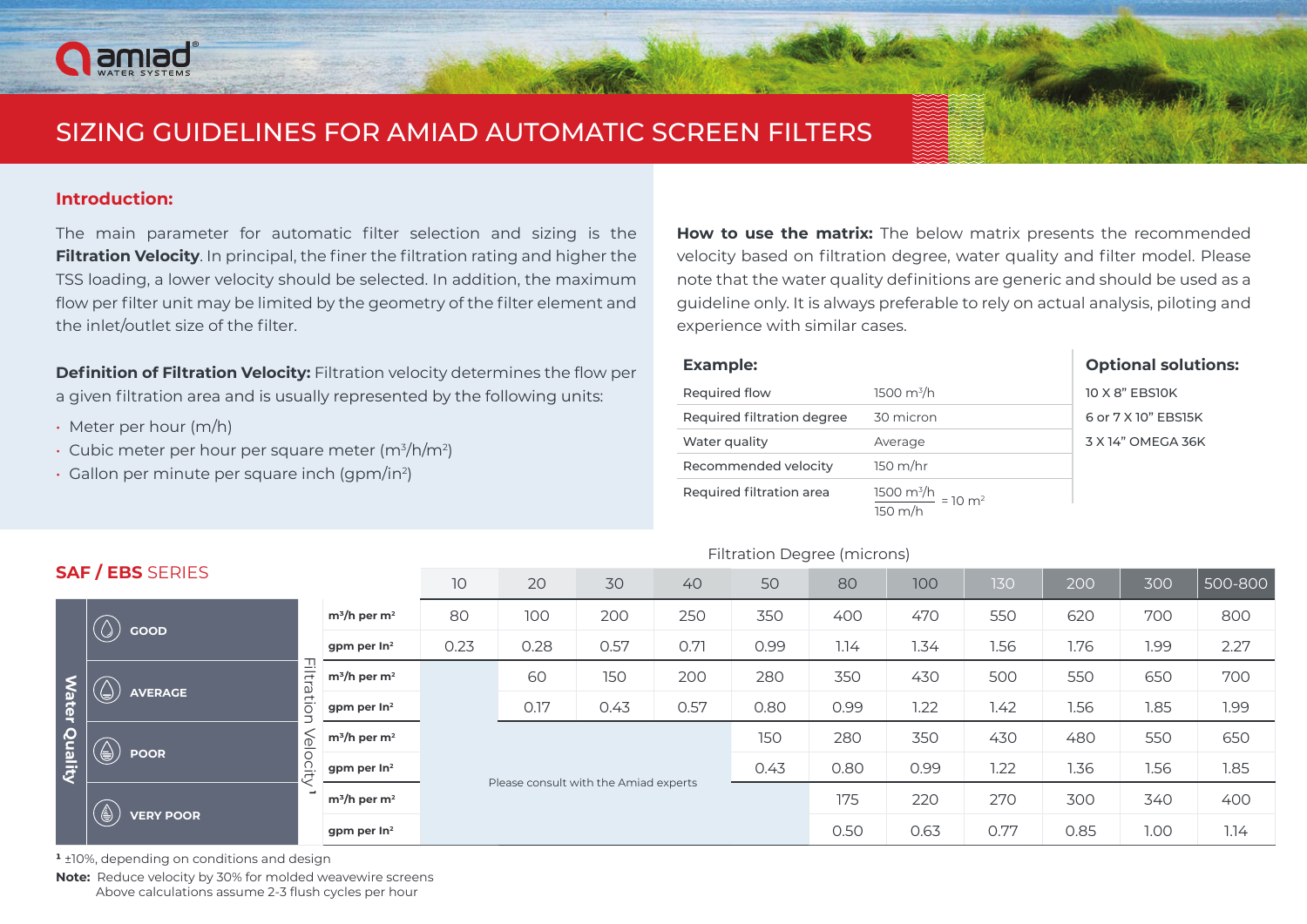

|               |                                                                                       |                   | Filtration Degree (microns) |                                       |      |      |      |      |      |      |      |         |      |
|---------------|---------------------------------------------------------------------------------------|-------------------|-----------------------------|---------------------------------------|------|------|------|------|------|------|------|---------|------|
|               | <b>OMEGA SERIES</b>                                                                   | 10                | 20                          | 30                                    | 40   | 50   | 80   | 100  | 130  | 200  | 300  | 500-800 |      |
|               | GOOD<br>$\omega$                                                                      | $m^3/h$ per $m^2$ | 80                          | 100                                   | 200  | 250  | 350  | 400  | 400  | 400  | 400  | 400     | 400  |
|               |                                                                                       | gpm per $In2$     | 0.23                        | 0.28                                  | 0.57 | 0.71 | 0.99 | 1.14 | 1.14 | 1.14 | 1.14 | 1.14    | 1.14 |
|               | iltration<br><b>AVERAGE</b><br>J)                                                     | $m^3/h$ per $m^2$ |                             | 60                                    | 150  | 200  | 280  | 350  | 400  | 400  | 400  | 400     | 400  |
| Water Quality |                                                                                       | gpm per $ln2$     |                             | 0.17                                  | 0.43 | 0.57 | 0.80 | 0.99 | 1.14 | 1.14 | 1.14 | 1.14    | 1.14 |
|               | Velocity<br>◉<br><b>POOR</b>                                                          | $m^3/h$ per $m^2$ |                             |                                       |      |      |      | 280  | 350  | 400  | 400  | 400     | 400  |
|               |                                                                                       | gpm per $ln2$     |                             | Please consult with the Amiad experts |      |      | 0.43 | 0.80 | 0.99 | 1.14 | 1.14 | 1.14    | 1.14 |
|               | $\left(\begin{smallmatrix}\bigoplus \cr \end{smallmatrix}\right)$<br><b>VERY POOR</b> | $m^3/h$ per $m^2$ |                             |                                       |      |      |      |      | 220  | 270  | 300  | 340     | 400  |
|               |                                                                                       | gpm per $In2$     |                             |                                       |      |      |      |      | 0.63 | 0.77 | 0.85 | 1.00    | 1.14 |

|               | Filtration<br>$\bigcirc$<br><b>AVERAGE</b>                                                      |  |                            |                     |      |                                       |      |      |      |      |      |      |      |                         |      |  |      |      |  |      |  |      |      |  |
|---------------|-------------------------------------------------------------------------------------------------|--|----------------------------|---------------------|------|---------------------------------------|------|------|------|------|------|------|------|-------------------------|------|--|------|------|--|------|--|------|------|--|
| Water Quality |                                                                                                 |  | $m^3/h$ per $m^2$          |                     | 60   | 150                                   | 200  | 280  | 350  | 400  | 400  | 400  | 400  | 400                     |      |  |      |      |  |      |  |      |      |  |
|               |                                                                                                 |  | gpm per $In2$              |                     | 0.17 | 0.43                                  | 0.57 | 0.80 | 0.99 | 1.14 | 1.14 | 1.14 | 1.14 | 1.14                    |      |  |      |      |  |      |  |      |      |  |
|               | Velocity<br>⊜<br><b>POOR</b>                                                                    |  | $m^3/h$ per $m^2$          |                     | 150  |                                       |      |      | 280  | 350  | 400  | 400  | 400  | 400                     |      |  |      |      |  |      |  |      |      |  |
|               |                                                                                                 |  | gpm per In <sup>2</sup>    |                     |      | Please consult with the Amiad experts |      | 0.43 | 0.80 | 0.99 | 1.14 | 1.14 | 1.14 | 1.14                    |      |  |      |      |  |      |  |      |      |  |
|               |                                                                                                 |  | $m^3/h$ per $m^2$          |                     |      |                                       |      |      | 175  | 220  | 270  | 300  | 340  | 400                     |      |  |      |      |  |      |  |      |      |  |
|               | <b>VERY POOR</b>                                                                                |  | gpm per $In2$              |                     |      |                                       |      |      |      | 0.63 | 0.77 | 0.85 | 1.00 | 1.14                    |      |  |      |      |  |      |  |      |      |  |
|               | Note: Above calculations assume 2-3 flush cycles per hour<br><b>Filtration Degree (microns)</b> |  |                            |                     |      |                                       |      |      |      |      |      |      |      |                         |      |  |      |      |  |      |  |      |      |  |
|               | <b>MINI SIGMA / SIGMA PRO SERIES</b>                                                            |  |                            | 50                  |      | 80                                    | 100  |      | 130  |      | 200  | 300  |      | 500                     |      |  |      |      |  |      |  |      |      |  |
|               | GOOD                                                                                            |  | $m^3/h$ per m <sup>2</sup> | 250                 |      | 250                                   | 300  |      | 350  |      | 350  | 350  |      | 350                     |      |  |      |      |  |      |  |      |      |  |
|               |                                                                                                 |  | gpm per $In2$              | 0.71                |      | 0.71                                  | 0.85 |      | 0.99 |      | 0.99 | 0.99 |      | 0.99                    |      |  |      |      |  |      |  |      |      |  |
|               | <b>Filtration</b><br>$\bigcirc$<br><b>AVERAGE</b>                                               |  | $m^3/h$ per $m^2$          | 150                 |      | 200                                   | 270  |      | 300  |      | 320  | 330  |      | 340                     |      |  |      |      |  |      |  |      |      |  |
|               |                                                                                                 |  |                            |                     |      |                                       |      |      |      |      |      |      |      | gpm per In <sup>2</sup> | 0.43 |  | 0.57 | 0.77 |  | 0.85 |  | 0.91 | 0.94 |  |
| Water Quality | Velocity<br>⊜<br><b>POOR</b>                                                                    |  | $m^3/h$ per m <sup>2</sup> | 100                 |      | 150                                   | 180  |      | 200  |      | 280  | 290  |      | 300                     |      |  |      |      |  |      |  |      |      |  |
|               |                                                                                                 |  | gpm per In <sup>2</sup>    | 0.28                |      | 0.43                                  | 0.51 |      | 0.57 |      | 0.80 | 0.82 |      | 0.85                    |      |  |      |      |  |      |  |      |      |  |
|               | <b>VERY POOR</b>                                                                                |  | $m^3/h$ per $m^2$          | Please consult with |      | 90                                    | 110  |      | 120  |      | 170  | 180  |      | 186                     |      |  |      |      |  |      |  |      |      |  |
|               |                                                                                                 |  |                            | the Amiad experts   |      | 0.26                                  | 0.31 |      | 0.34 |      | 0.48 | 0.51 |      | 0.53                    |      |  |      |      |  |      |  |      |      |  |

#### Filtration Degree (microns)

<sup>1</sup> ±10%, depending on conditions and design

Note: Above calculations assume 2-3 flush cycles per hour